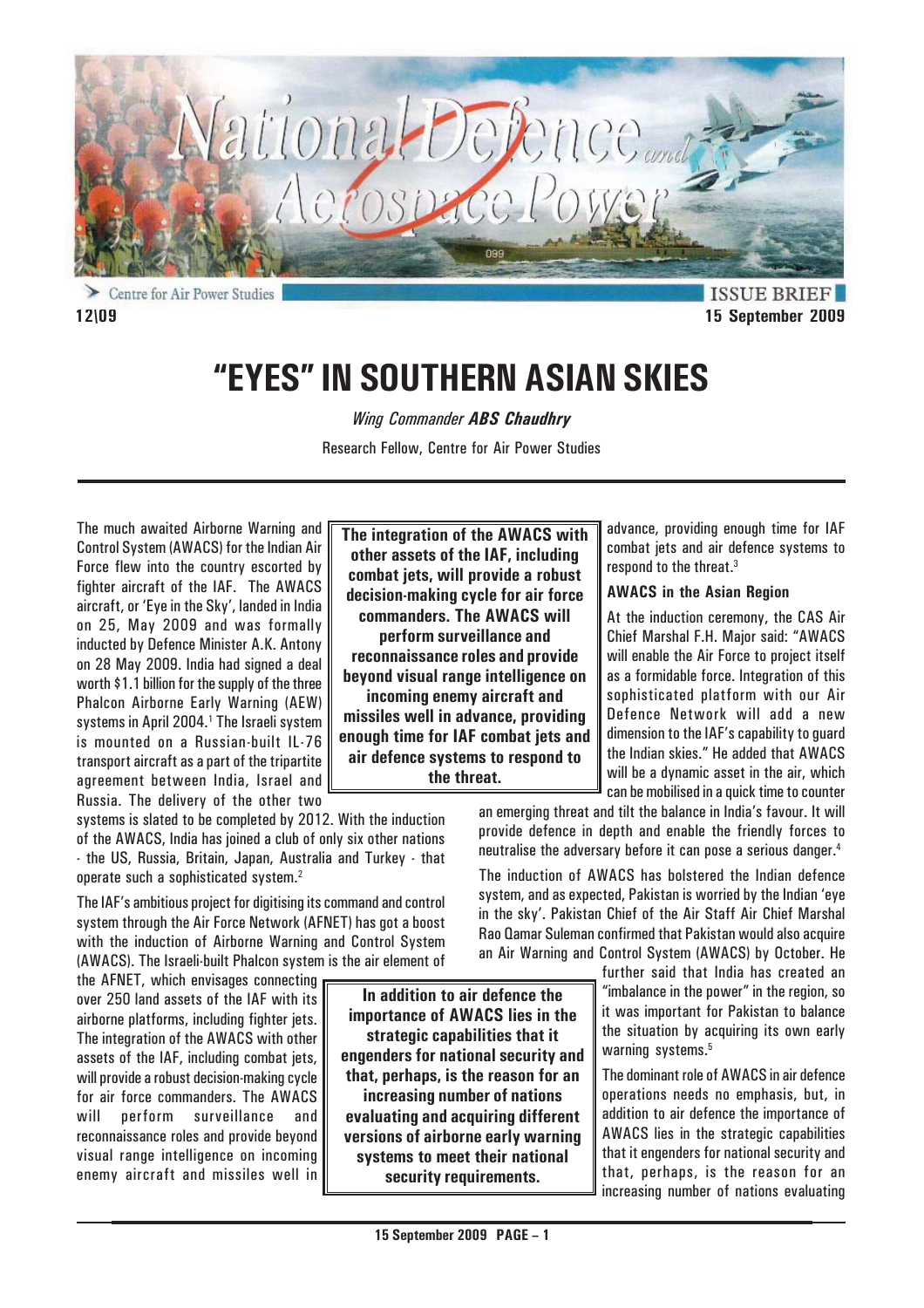## Centre for Air Power Studies

and acquiring different versions of airborne early warning systems to meet their national security requirements. The importance of AWACS for national security stem from its capability to provide strategic, operational, tactical solutions and battlefield intelligence, all from one platform. A decade earlier Russia was the only country operating AWACS in the Asian continent, Japan operationalised four Boeing 767 AWACS in 2000, and South Korea has placed orders with Boeing for four AWACS in Nov 2006. Pakistan attempted to acquire AWACS from the USA in the 1980s though the deal did not materialise for a variety of reasons. Almost three decades later China, India and Pakistan are at different stages of acquiring, indigenous development and joint production of AWACS. Probable acquisitions of airborne warning and control systems in Southern Asia in are listed below:

- KJ-2000 with ESA radar on A-50 (Mainstay) China
- KJ-200 Balanced Bean system on Y-8F 600 China

| - Erieye AEW&C on SAAB 2000        | Pakistan           |
|------------------------------------|--------------------|
| - Hawkeye 2000 on P 3C             | Pakistan           |
| - Phalcon AWACS on A-50 (Mainstay) | India              |
| - Erieye AEW&C on EMB-145          | India              |
| - Kamov-31 Helix B                 | <b>Indian Navy</b> |
|                                    |                    |

#### **Chinese AWACS**

A study of the AEW development process discloses very little about the performance of sensors that are likely to be used by Chinese KJ -2000 (AWACS). Four such systems are being developed on IL-76MD, and the electronically steered phased array (ESA) radar is being indigenously developed by Nanjing Research Institute of Electronic Technology unit. It is also reported that Chinese system is based on a combination of IL-76 and Argus AEW mission suite (BAE System avionics). Jane's has reported that China seems to have acquired an unspecified number of Argus systems to be fitted on IL-76. Although a Chinese delegation is reported to have visited UK for discussions on procurement of Argus system, however, the information needs to be treated with caution.6 Some internet sources claim that Chinese AWACS would have capabilities similar to the Russian A-50. The Chinese Argus-based AEW&C capability was being developed alongside possible acquisition of up to three Russian A-50Eh AEW&C aircraft.7 In addition to KJ-2000, the second AEW&C platform is being developed on a modified airframe of Y-8 aircraft, which is designated as Y8-F-600. The platform has been extensively modified with improved avionics and engines for better performance. This platform would be fitted with a liner shaped electronically steered phased array radar, similar to Swedish Ericsson PS-890 Erieye.<sup>8</sup> This system

is widely known as "Balanced Beam" project, mainly because of the shape and mounting of antenna in the form of triangular beam mounted on top of the fuselage. The information available in public domain is inclined to compare the system with Erieye, even though it is not clear if it is based on similar technology. The Erieye system has the capability to detect targets in 360 degrees and is expected to have detection ranges in excess of 350 km.9

## **Pakistan's AEW Programme**

Pakistan has embarked on a multi pronged approach to acquire AEW&C systems. The first system that is likely to be delivered and made operational in Pakistan is SAAB 2000 turboprop along with Erieye Airborne Early Warning and Control (AEW&C) system. The SAAB 2000 Erieye combines a modern turboprop aircraft with advanced technology sensor. From its standard operational altitude of 6,000 meters (20,000 ft) the radar has a maximum range of 450 km.10 The Erieye system is also operating on Embraer 145 or P-99 aircraft with Brazilian Air Force and Hellenic Air Force of Greece.

Pakistan has also finalised a deal with US for sale of three P-3 aircraft with Hawkeye 2000 AEW suite and associated equipment at the total cost of \$855 million.<sup>11</sup> Variants of Hawkeye are being flown by the Israeli, Egyptian, Japanese, Singapore, Taiwan Air Force and French Navy. Pakistan will acquire Hawkeye 2000 AEW&C suite on refurbished and modified P-3 aircraft with range and endurance.

Pakistan has tried to acquire AEW&C aircraft since 1983 when it negotiated for Boeing 707 based E-3C AWACS from USA, on the pretext that it wanted to bolster its defences against Soviet and Afghan government air attacks across its western borders.12 However, with an undemarcated and mountainous Pakistan-Afghanistan border, as also the location of Pakistan air bases from the border, the AWACS would not give any actionable early warning for Pakistan fighter aircraft to intercept Afghan intruders. The US-Pakistan deal was seen as a part of a US strategy to have permanent, secure and comprehensive ground facilities in Pakistan for its own AWACS, once Saudi Arabia received AWACS.13 Twenty years later, in 2006, the stated purpose had been altered as development of effective air defence network of its naval forces and to provide AEW, surveillance, enhanced command and control and communication capability. The secondary requirement is to assist US forces in Operation Enduring Freedom and provide control capability over land against transnational terrorists and narcotics smugglers. The Hawkeye 2000 variant is considered to have enhanced performance over land and, therefore, even if the projected main purpose of Hawkeye is to augment Pakistan Navy's anti-shipping, anti-submarine warfare capability, it is important for IAF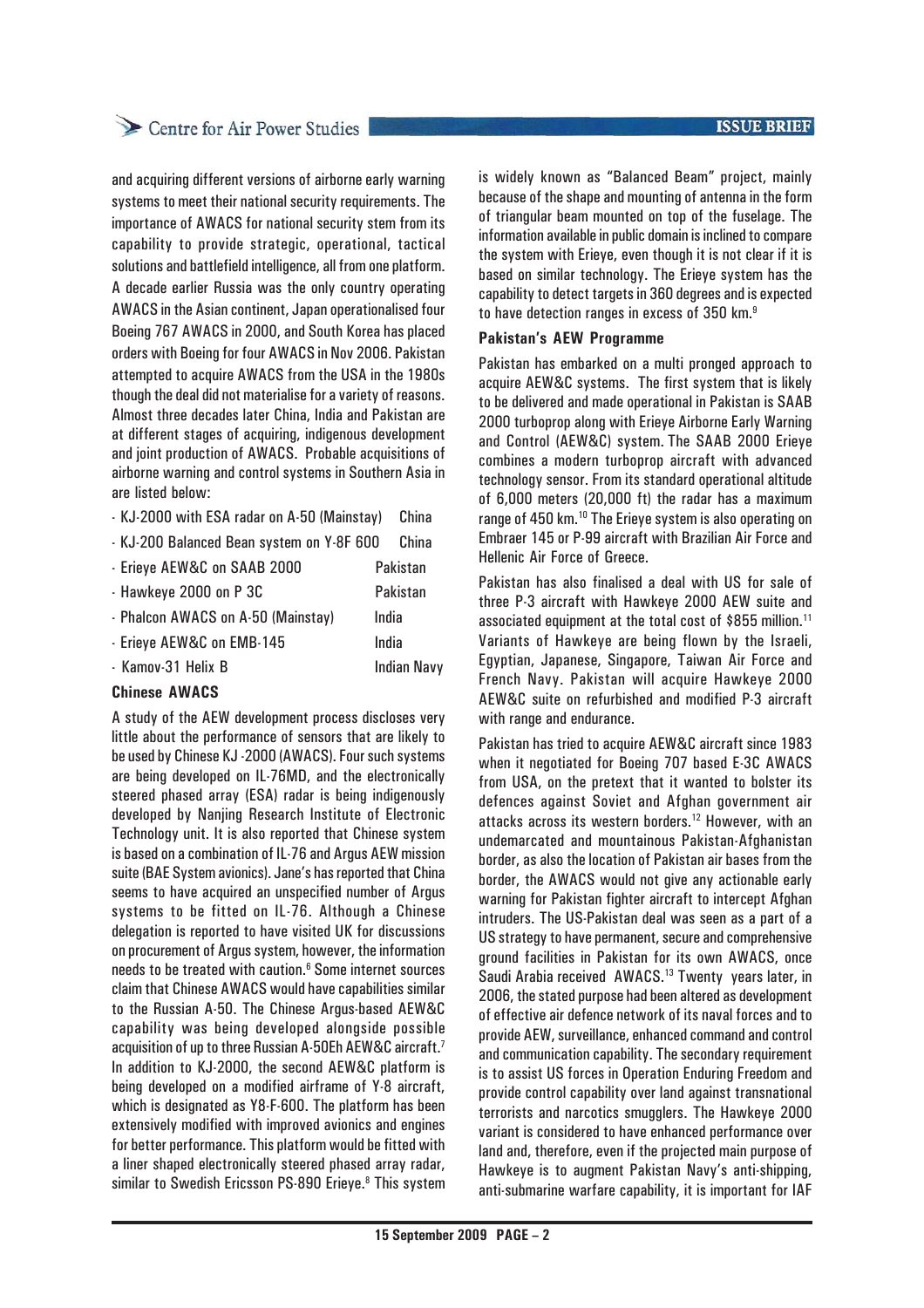# Centre for Air Power Studies

to note that in addition to its maritime capability, E-2C Hawkeye 2000 AEW suite can be effectively used over land.

Pakistan has also finalised a deal worth \$1.15 billion with Sweden for provisional contract to supply S100 Argus turboprop airborne early warning system. Pakistan is planning to acquire six to seven such AEW systems with a combination of PS-890 Erieye radar and SAAB 2000 aircraft.14 Pakistan has paid for the Swedish system and the delivery is expected to begin by 2009 at the latest according to, a Pakistan military official.15 This signifies Pakistan's desperation to bolster its air defence and its air offensive capabilities over land as well as over sea.

In another important development, Pakistan has signed a memorandum of understanding with China on 24 Nov 2006 during the visit of Chinese President Hu Jintao, for a long term collaboration in defence production including

development of an airborne early warning surveillance system. Considering the time frame for development of a new project and gestation period, in all probability Pakistan will invest and collaborate in development of the ongoing Chinese AEW programmes KJ-2000 on IL-76 airframe and KJ-200 on modified airframe of Y-8 (the Balanced Beam).

#### **Implications for India**

The two striking implications of

China and Pakistan acquiring AEW&C systems are, firstly, the acquisition of force multipliers of the magnitude of AEW would neutralise whatever little numerical and qualitative superiority IAF has over PAF; secondly, it demonstrates Pakistan's growing insecurity in this region and over Indian Ocean. Pakistan is developing advance technology based capabilities of its comparatively smaller Air Force through induction of Force Multipliers. The acquisition of AWACS should not be seen in isolation - the entire gamut of weaponry in the form of F-16s, UAVs, Air to Air Missiles (AMRAAM), Guided Bomb Units, Laser Guided Bombs, JDAMS, anti shipping missiles and other combat aircraft from China should be considered in totality to assess the implications for India.

While India's threat perception and defence requirements may be more strategic and continental in nature, nonetheless, Pakistan in its attempt to draw parity with India, projects every move of Indian Armed Forces as anti-Pakistan; hence the military modernisation plan is seen in a limited context. To negate the capabilities of IAF and IN through their modernisation plan, Pakistan seeks advanced

**Pakistan will have at least six Erieye systems, three Hawkeye systems and at least one or two systems developed in collaboration with China. Considering that Pakistan would soon acquire these aircraft, Indian air bases and operational activities of Indian Navy would remain under the constant vigil of Hawkeye2000 AEW, P3C Orion and Atlantique maritime reconnaissance aircraft.**

high end technology and long range surveillance systems for greater early warning and attack capability.

Pakistan's acquisition plan for AWACS is to obtain the systems from different sources and diversified sensors to meet different requirements of surveillance and intelligence operations over land and sea. It is also clearly visible that Pakistan does not want its long term plans to suffer from sanctions or denials in future considering the fluctuations in its geo-strategic / geo-economic interests. For India, therefore, it implies it must deal with the reality of Pakistani AWACS and plan its strategy to fight the next battle of air dominance over Pakistani territory in conditions of AWACS symmetry. The diversified and long term plan of acquiring AEW&C indicates that Pakistan wants to cover itself against the possibility of economic or military sanctions and acquire four to six AEW systems in short term (next three to four years). For its long term

> requirement, Pakistan will develop AEW&C systems with China. In the long term (2015-2020), Pakistan will have at least six Erieve systems. three Hawkeye systems and at least one or two systems developed in collaboration with China. This may sound alarmist but the fact that Pakistan is making a fast track approach in a diversified manner cannot be ignored. Considering that Pakistan would soon acquire these aircraft, Indian air bases and operational activities of Indian Navy

would remain under the constant vigil of Hawkeye2000 AEW, P3C Orion and Atlantique maritime reconnaissance aircraft.

Another important implication of China-Pakistan strategic cooperation in development of AWACS is the familiarity of Chinese aviation engineers with capabilities and limitations of IL-76 as a platform and information on Phalcon AEW system. Israel may have backed out from the deal to supply Phalcon AEW system, but in the process of evaluation and negotiation of the deal PLAAF personnel must have studied the Phalcon system in detail. This intimate knowledge of the system could be utilised to develop counter strategy for Indian AWACS and exploit the weaknesses of Phalcon. On the other hand, Pakistan may assist China by supplying critical inputs on sensor technology from Swedish Erieye or Hawkeye 2000 sensors.

#### **Options for India**

India needs to consider fast track progress for development and deploying space based capabilities to create a sort of asymmetry and maximise the advantage